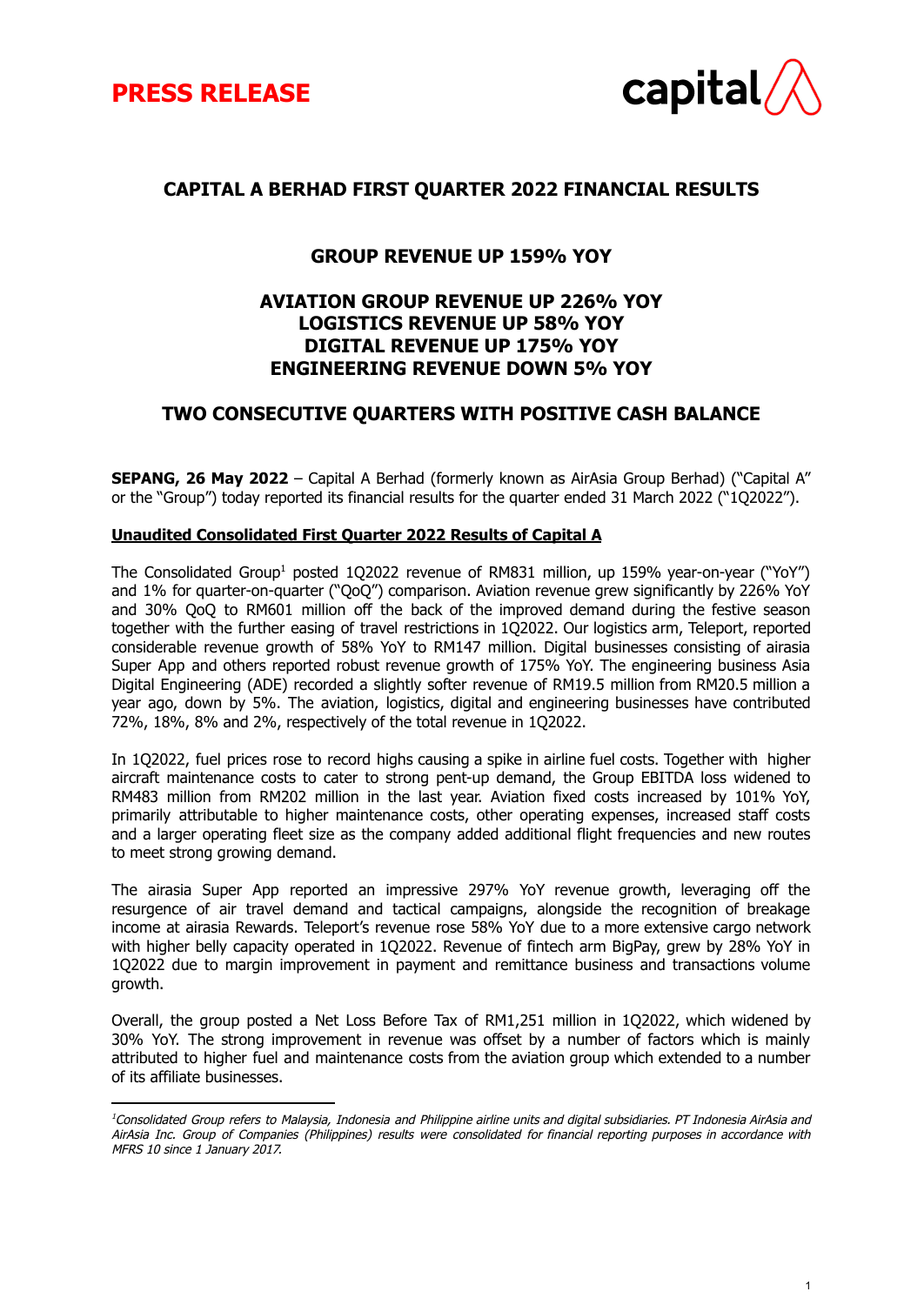# **PRESS RELEASE**



## **Balance Sheet and Cashflow**

The group reported a positive cash balance of RM364 million in 1Q2022 despite an average of RM297 million cash burn per month. The positive cash balance was mainly generated from the progressive business operating activities and availability of unutilised funds from various fundraising exercises which materialised in 2021.

## **On the airline performance results and outlook, President (Airlines) and Group CEO of AirAsia Aviation Group, (AAAGL) Bo Lingam said:**

"The AirAsia Aviation Group (AAAGL) has posted an encouraging quarter-on-quarter trend. In the first quarter, the consolidated group posted a healthy load factor at 76%, alongside significantly increased capacity and frequency of domestic flights, which were added to support the strong resurgence in air travel demand. In 1Q2022 demand spiked during the festive season and boosted the overall group capacity to 4.9 million available passenger seats with 3.7 million passengers flown.

"AAAGL's performance continued to improve across key metrics throughout the quarter supported by strong pent up demand and with the easing of travel restrictions in all of our core domestic markets. This is evidenced from the sharp increase in the number of flights which are up by 235% YoY and 47% QoQ to 26,916 flights in 1Q2022 alongside more robust passenger traffic compared to the same period last year. All of the airlines in the group posted a commendable load factor in 1Q2022, with AirAsia Malaysia at 74%, up by 1 ppts YoY, AirAsia Indonesia at 76%, up by 20 ppts YoY, AirAsia Philippines at 86%, up by 12 ppts YoY and AirAsia Thailand at 73%, up by 7 ppts YoY.

"When it comes to cost, airlines the world over have been adjusting fares or other ancillary prices to counter the rising oil prices. AirAsia Malaysia reintroduced fuel surcharges on 8 March 2022 for domestic and international flights. AirAsia Philippines also implemented a fuel surcharge for domestic flights due to the rising fuel prices. Since the fuel surcharge was abolished by AirAsia in 2015, the airline group has been absorbing the increased costs of oil prices. Oil prices were USD115 per barrel in 1Q2022, increased by 47% as compared to the same time last year when they were at USD78 per barrel and were up by 39% as compared to the end of 2019 when prices were USD83 per barrel.

"Despite the high costs we have endured, we remain committed to providing the best value fares in the market. The gradual lifting of travel restrictions is well underway and signifies the readiness of countries to move to an endemic phase. Following expansive and accelerated vaccination campaigns to combat the Covid-19 pandemic, most Asean countries have removed or relaxed their travel restrictions.

"The aviation group outlook remains positive as we firmly believe there will continue to be a V-shaped travel rebound and improved passenger traffic continuing throughout the remainder of the year and beyond. We are confident in the ongoing revival of air travel in the coming quarters and with the support of Asean countries which are already gradually reopening international borders, that we will be flying to pre-Covid capacity on many of our core domestic and international routes by the end of this year.

"Moreover, the aviation group continues to further stimulate travel on the ground and in the air by collaborating with the airasia Super App with the recent launch of the SUPER+ subscription plan (among many other initiatives), to provide unlimited domestic and international flight redemptions across all AirAsia Group airlines, including Covid insurance and unlimited free deliveries for airasia food orders where the service is available."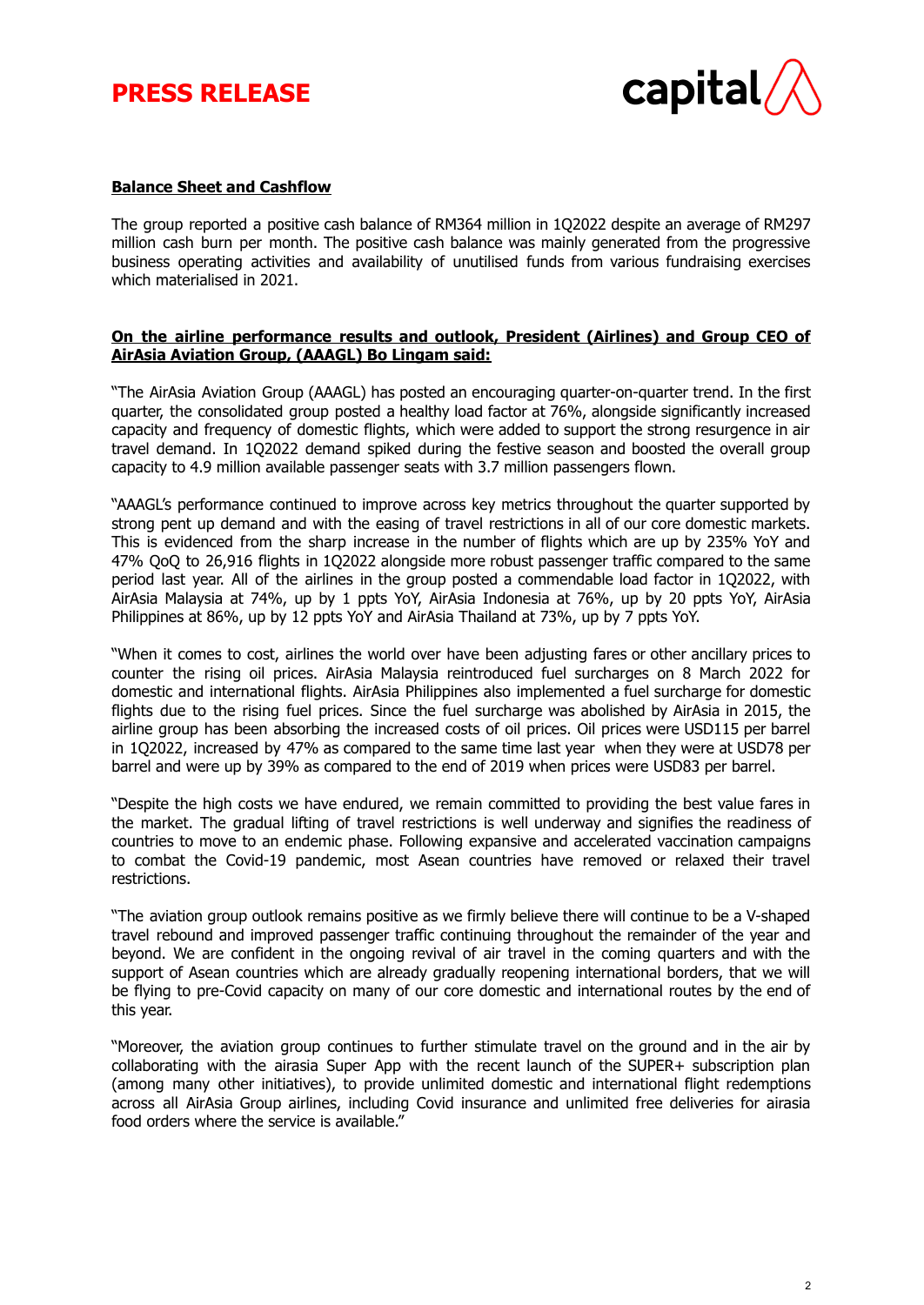

## **On Asia Digital Engineering (ADE)'s performance and outlook, CEO of ADE, Mahesh Kumar said:**

"In 1Q2022, Asia Digital Engineering (ADE) posted RM56.2 million revenue which greatly improved by 174% as compared to the same period last year. In tandem with the easing of travel restrictions and more planes returning to skies, the volume and comprehensive suite of maintenance repair and overhaul (MRO) engineering services provided by ADE has vastly increased. Together with our lean and cost efficient, technologically advanced operating restructure, the company generated a positive EBITDA in 1Q2022 with an EBITDA margin of 17%.

"ADE has progressively taken various strategic initiatives in recent months as we remain firmly committed to becoming an industry leader in Asean and beyond. The company announced its newly formed board of directors with each bringing a broad range of relevant experience and strategic oversight to oversee the future strategy of the company to take ADE's growth aspirations to new heights. ADE has also recruited over 100 engineering roles in Malaysia and expects to create hundreds more employment opportunities to facilitate strong forecast growth in aircraft maintenance, repair and overhaul. Additionally, ADE is optimistic that the revenue in coming quarters will continue to grow as ADE secures additional aircraft hangars to support strong upcoming base maintenance demand."

#### **On airasia Super App's performance and outlook, CEO of airasia Super App, Amanda Woo said:**

"In the first quarter of the year, airasia Super App posted quarterly revenue of RM58 million and a narrow EBITDA loss of RM20 million as compared to last year in the same period. The improved revenue performance was primarily attributed to a surge in domestic demand from air travel bookings in the platform, as well as recognition of breakage income from the rewards vertical. The strong travel rebound and multiple campaigns rolled out during the quarter has contributed to the higher airasia Super App average monthly active users to reach 10.7 million, up by 32% QoQ and 137% YoY.

"In addition, our new ride hailing platform, airasia ride, completed approximately 500,000 bookings during the quarter and in less than one year of operation it reached 1 million completed rides. Airasia ride has expanded to 10 cities across Malaysia in just eight months of operation. In the second quarter, the airasia ride service will be introduced in Thailand and also targets to launch in Indonesia and the Philippines by the third quarter of the year.

"During the quarter, airasia food continued to expand its coverage to more locations in Malaysia, Singapore and Thailand and at the same time launched airasia food service in Indonesia. We expect the user base and monthly active users will continue to grow together with the official launch of airasia Super App in the Philippines on 7 April, which is expected to gradually offer more lifestyle services such as ride-hailing and parcel delivery services in the country.

"In conjunction with the reopening of the international borders by key Asean countries which was mostly effective in quarter two of the year, airasia Super App has also launched the SUPER+ subscription plan which aims to boost local and international tourism for the most popular destinations within the AirAsia network. The product delivered an overwhelming response, the highest subscribers were from Thailand, followed by Malaysia, Indonesia and the Philippines.

"This year commenced with numerous positive developments in our key Asean countries and supporting campaigns launched by airasia Super App gave impetus to the travel, tourism and the e-commerce markets. We are enthusiastic about the positive results and remain confident in the outlook where we see total users will continue to grow on the back of the airline recovery, more product launches along with continued expansion in more Asean cities."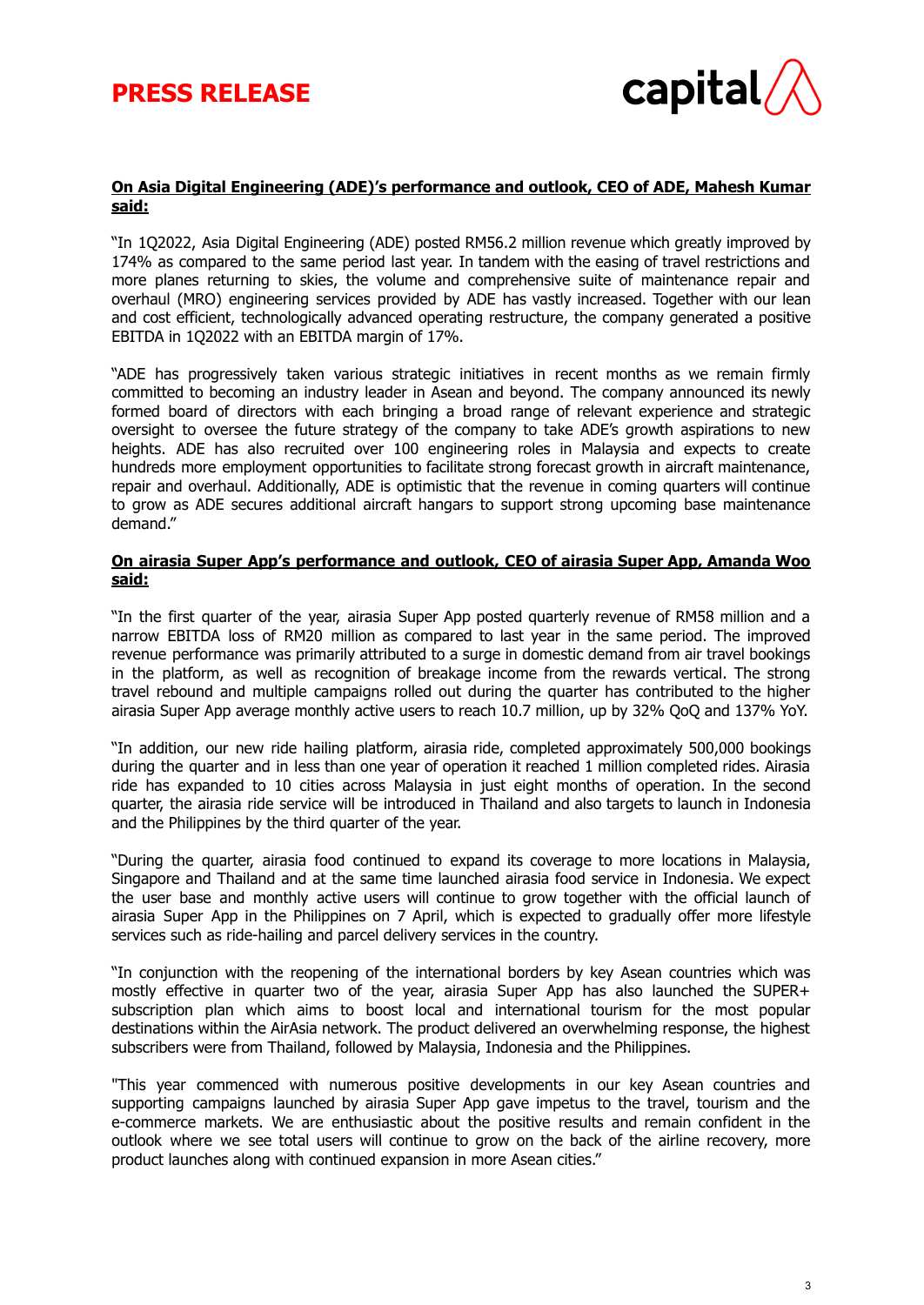

## **On Teleport's performance and outlook, CEO of Teleport, Pete Chareonwongsak said:**

"Teleport posted a 1Q2022 quarterly revenue of RM147 million which surged by 58% YoY. The uptick in revenue performance was mainly attributed to Teleport operating a more extensive cargo network based on a commitment to delivering best value at lowest cost. In 1Q2022, Teleport benefited from the return of passenger flights where 40% of increased revenue was derived from higher passenger belly capacity. Delivery volume grew 451% YoY and 60% QoQ to nearly 945,000 e-commerce orders in the first quarter of 2022 including by servicing key customers such as Zalora and DHL eCommerce. Teleport had in the first quarter already achieved 65% out of its full year volume of 2021 total e-commerce orders which stood at 1.45 million.

"Total tonnage has increased by 31% compared to last year's first quarter, and the yield per kg improved by 16.6% to RM5.21 from RM4.46. We expect the margin will continue to grow in coming quarters with more new additional international lanes and a broader range of delivery hubs introduced, both on the ground and in the air through new logistics and e-commerce partnerships."

#### **On BigPay's performance and outlook, CEO of BigPay, Salim Dhanani said:**

"Continuing the momentum from 2021, BigPay posted an encouraging total user base in 1Q2022 up by 62% YoY and 12% QoQ. Revenue was improved by 28% as compared to the preceding year in 1Q2022, which was led by the growth of BigPay's payment and remittance business. The margins and volume for our remittance business are improving coupled with the margin optimisation efforts implemented by the company. On 3 March, BigPay announced its first personal fully digital loan product as part of the wider suite of financial services offerings. We have seen the revenue contribution from this new loan product and through improvements in operating and marketing efficiencies, there was reduction in operating costs compared to the previous quarter."

#### **On the group's outlook, CEO of Capital A, Tan Sri Tony Fernandes said:**

"After two long years, we are now finally witnessing the end of the pandemic. The world is reopening and travel restrictions are subsiding in all of our core markets which will significantly benefit both our airlines and non airline businesses.

"Asean governments have recently announced that international borders will reopen with the removal of many travel restrictions. Our airlines have strategic plans in place to paint the skies red once again with a leaner and more robust model for a successful and viable operation in the future. Our aviation group has prepared comprehensively, with many new innovations and digital contactless procedures to ensure the highest standards of guest hygiene and safety as we maintain the best low cost carrier status in Asia and beyond.

"On the digital side, we will continue to forge ahead with our ambitions to become the leading super app of choice in Asean. airasia Super App recently announced a five-year strategic collaboration with Google Cloud to advance our combined vision to create a co-innovation ecosystem. Through this strategic partnership, AirAsia Group and Google can continue to combine forces and leverage core competencies to nurture technology talent, co-create software tools for open innovation, deliver data-driven intelligence on behalf of micro, small and medium-sized enterprises (MSMEs) on the platform, and ensure accessibility for diverse users in both cities and rural areas. Airasia Super App will leverage Google's rich experience in building global platforms and ecosystems to equip and engage more talent, entrepreneurs and partners who can provide even more tailor-made solutions that fit users' lives.

"Just as AirAsia has always had innovation in its DNA, Capital A will now continue to be a leader in this field with the underlying promise of providing the best value in all that we do and serve the underserved across our diverse ecosystem of travel and lifestyle products.